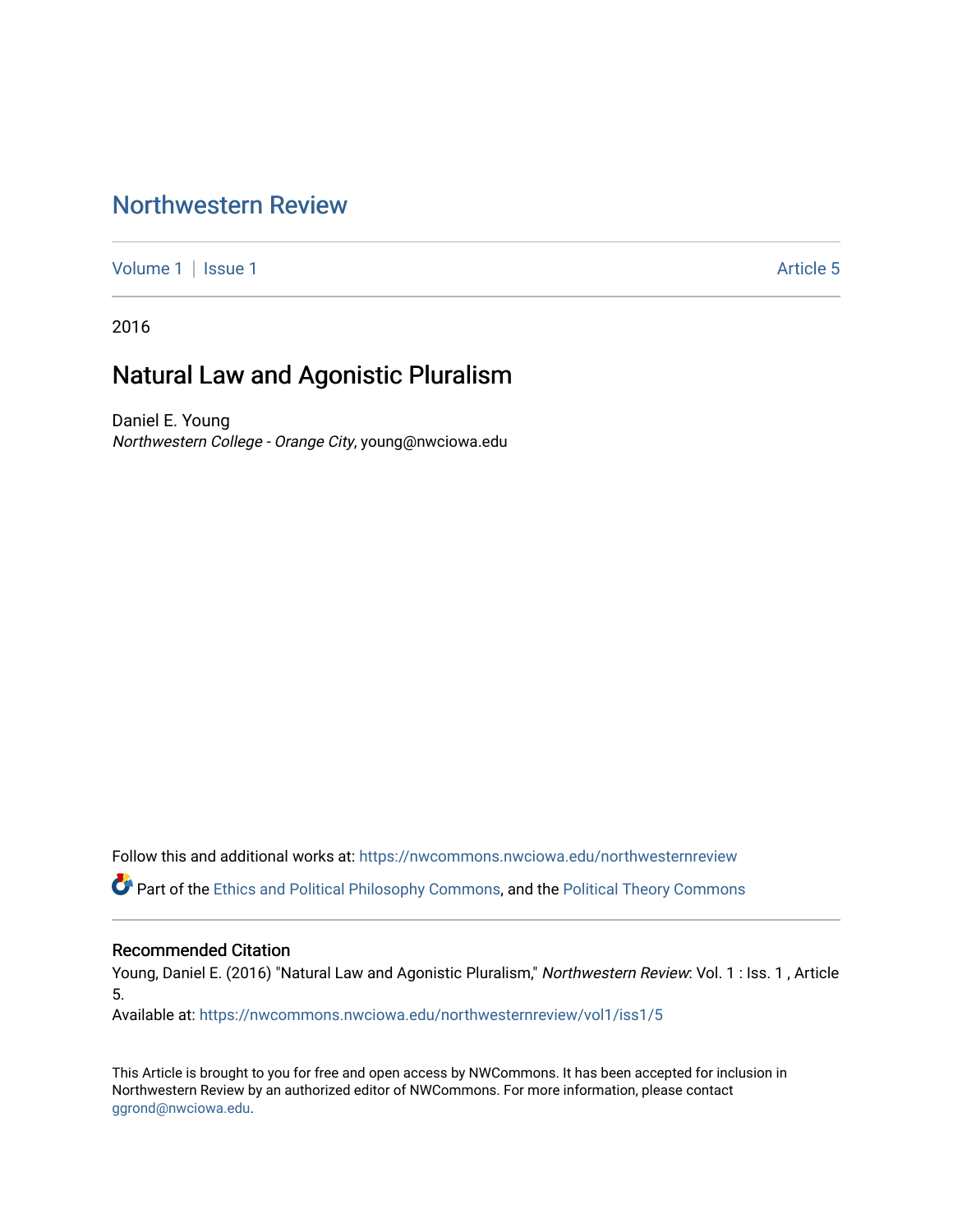## Natural Law and Agonistic Pluralism

## **Abstract**

John Rawls' account of political liberalism posits the necessity of a metaphysically neutral "public reason" to avoid privileging any comprehensive doctrine in the public square. The natural law tradition has been claimed by some as meeting this standard. However, thinkers such as Tracey Rowland criticize the attempt to make natural law a secular, neutral ground; she believes it must be rooted in an overtly Trinitarian and Christological theology. However, such theological assumptions are not shared by those of other comprehensive doctrines. Chantal Mouffe has also challenged Rawls' consensus conception, focusing rather on the inevitable ideological conflicts to be found in society. This approach is known as agonistic pluralism. I contend that agonistic pluralist theory can provide one way of intellectually justifying an Augustinian Thomist natural law approach to public discourse. That is, agonism's critique of the concept of "public reason" creates space for political argumentation rooted a natural law account; even an account such as Rowland's that is strongly suspicious of the possibility of an ideologically or theologically neutral common ground. This is ironic given that Mouffe's theory is premised on a rejection of the idea of "nature" as natural law theorists understand it.

## About the Author

Dr. Young is a political theorist with research interests in modern political thought, the political theory of international relations, and the intersection of theology and political theory. He has presented papers at several academic conferences in the United States and has authored articles, book chapters, and book reviews. His current research is on the relationship of political liberalism and natural law.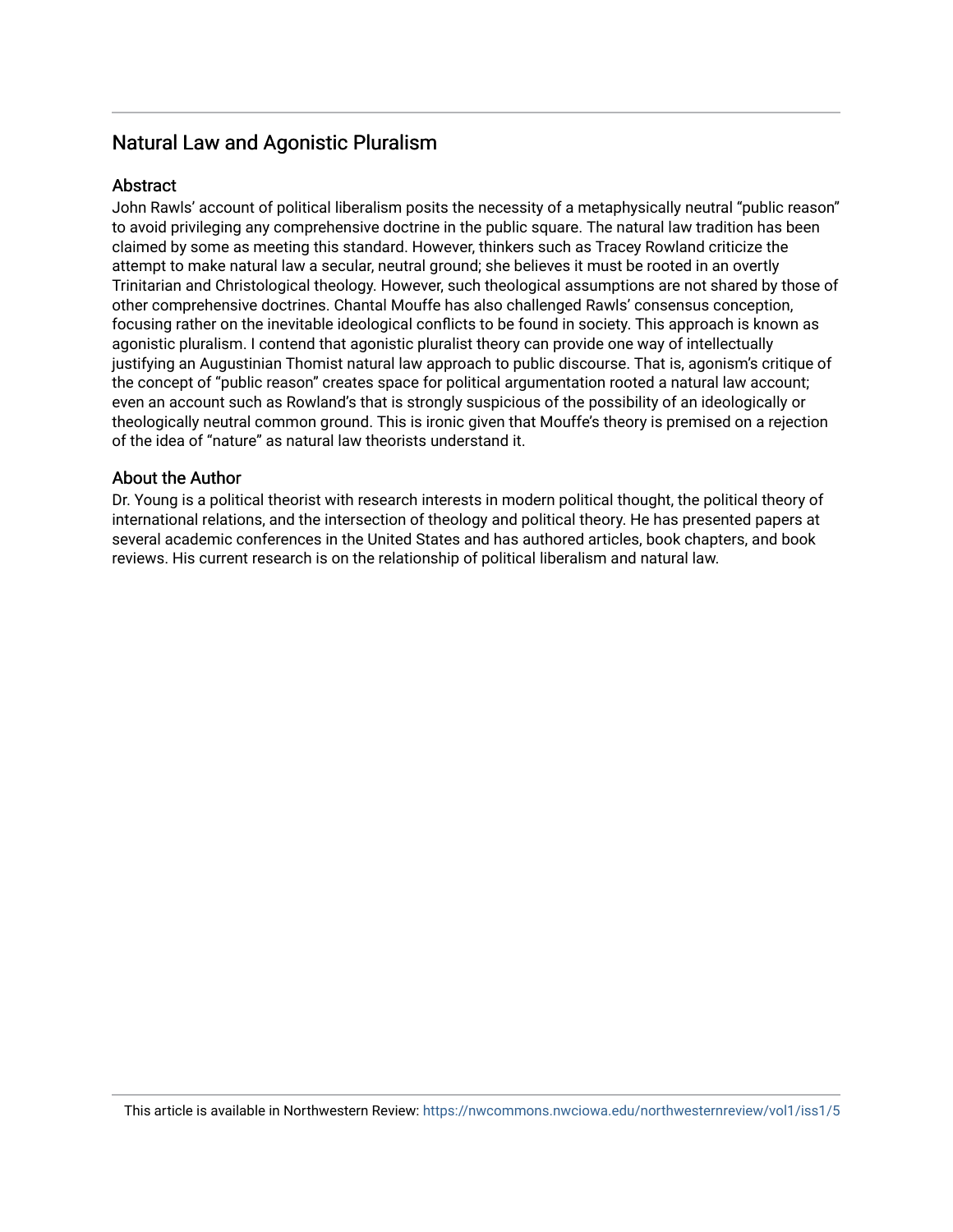## **Natural Law and Agonistic Pluralism**

--- A Work in Progress ---

by Daniel Edward Young, Ph.D.

## **Overview**

 $\overline{a}$ 

In *Political Liberalism*, the political philosopher John Rawls addresses the question: "How is it possible for there to exist over time a just and stable society of free and equal citizens, who remain profoundly divided by reasonable religious, philosophical, and moral doctrines?" The ancient natural law tradition has been invoked as a solution to this problem.<sup>2</sup> Probably the most significant contemporary exponents of this tradition have been Neo-Thomist thinkers such as Jacques Maritain and John Courtney Murray, who sought to articulate the relevance of natural law to a liberal democratic polity. They held that due to "the law written on the heart" (Romans 2:15) of all human beings, moral discourse and even agreement was possible between people of divergent religious and philosophical traditions. Thus, we could reason together about how we should order our lives together. However, the natural law tradition seems to have success as a common ground for deliberation only, if at all, where there is a common culture; some contemporary "Augustinian Thomist" natural law thinkers such as Tracey Rowland and David L. Schindler recognize this. This school of thought criticizes the attempt to make natural law a

<sup>&</sup>lt;sup>1</sup> John Rawls, *Political Liberalism* (New York: Columbia University Press, 1996), p. 4.

<sup>2</sup> The most accessible introduction to the natural law tradition is J. Budziszewski, *Written on the Heart: The Case for Natural Law* (Downers Grove, IL: InterVarsity Press, 1997). See also A. P. d`Entrèves, *Natural Law: An Historical Survey* (New York: Harper Torchbooks, 1965).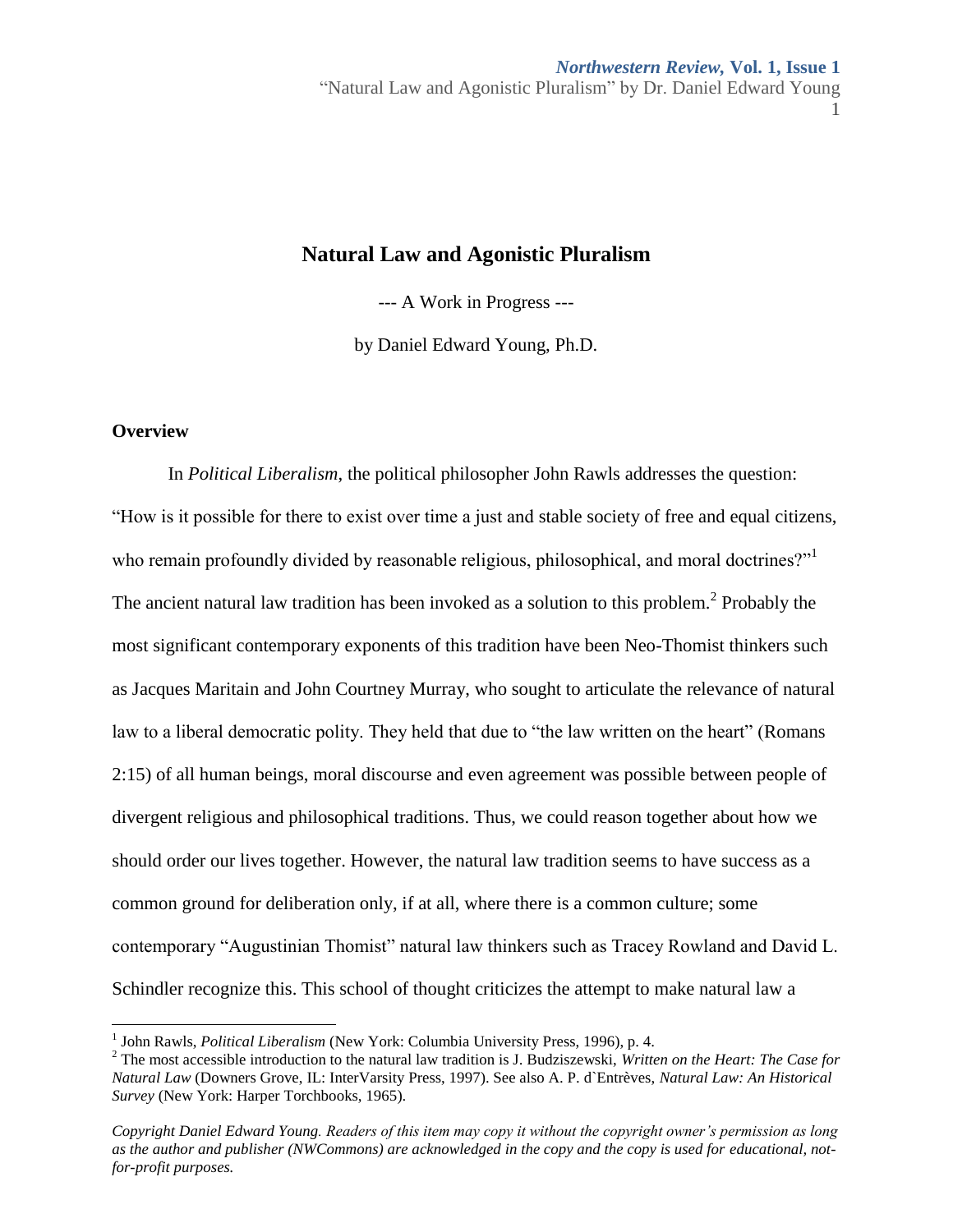secular, neutral ground; it believes natural law must be rooted in an overtly Trinitarian and Christological theology. However, such Trinitarian and Christological assumptions are not shared by those of other comprehensive doctrines. If that is the case, it is not clear how a "thick" common ground for deliberation is to be found.

Behind Rawls' view is presumably the notion that one *ought* to try to find common ground with his or her fellow citizens when seeking to advance political objectives. Absent that common ground, such an objective could simply be seen as an imposition by the stronger group on to the weaker. Unfortunately, it is not clear that in highly diverse societies there *can* be found common ground on which to base our discourse. If the Augustinian Thomist critique of other Thomist formulations of natural law is fundamentally correct, as I believe it is, can such a common ground be found? If a "thick" common ground cannot be found, perhaps we are thrown back on to a "thin" common ground posited by contemporary liberalism; perhaps a common ground based largely, if not entirely, on procedure. Political philosophers such as John Rawls and Jürgen Habermas advocate a theory that focuses on the importance of consensus in democracy; Rawls believes we are obliged to use what he calls "public reason."<sup>3</sup> Settling at such a position would be ironic given the Augustinian Thomist critique of liberalism.

However, other political philosophers have challenged the consensus conception, focusing rather on the inevitable conflicts to be found in society. This school of thought, known as agonistic pluralism, is represented by such thinkers as Chantal Mouffe. This school recognizes the inevitability of conflict and the exercise of power in democratic politics. In this paper, I contend that agonistic pluralist theory can provide one way of intellectually justifying natural

 $\overline{\phantom{a}}$ 

<sup>&</sup>lt;sup>3</sup> In addition to Rawls' *Political Liberalism*, see especially "The Idea of Public Reason Revisited," first published in *The University of Chicago Law Review* 64 (Summer 1997), 765-807, and subsequently reprinted in several of Rawls' books (*Collected Papers*, *The Law of Peoples*, and a reissue of *Political Liberalism*).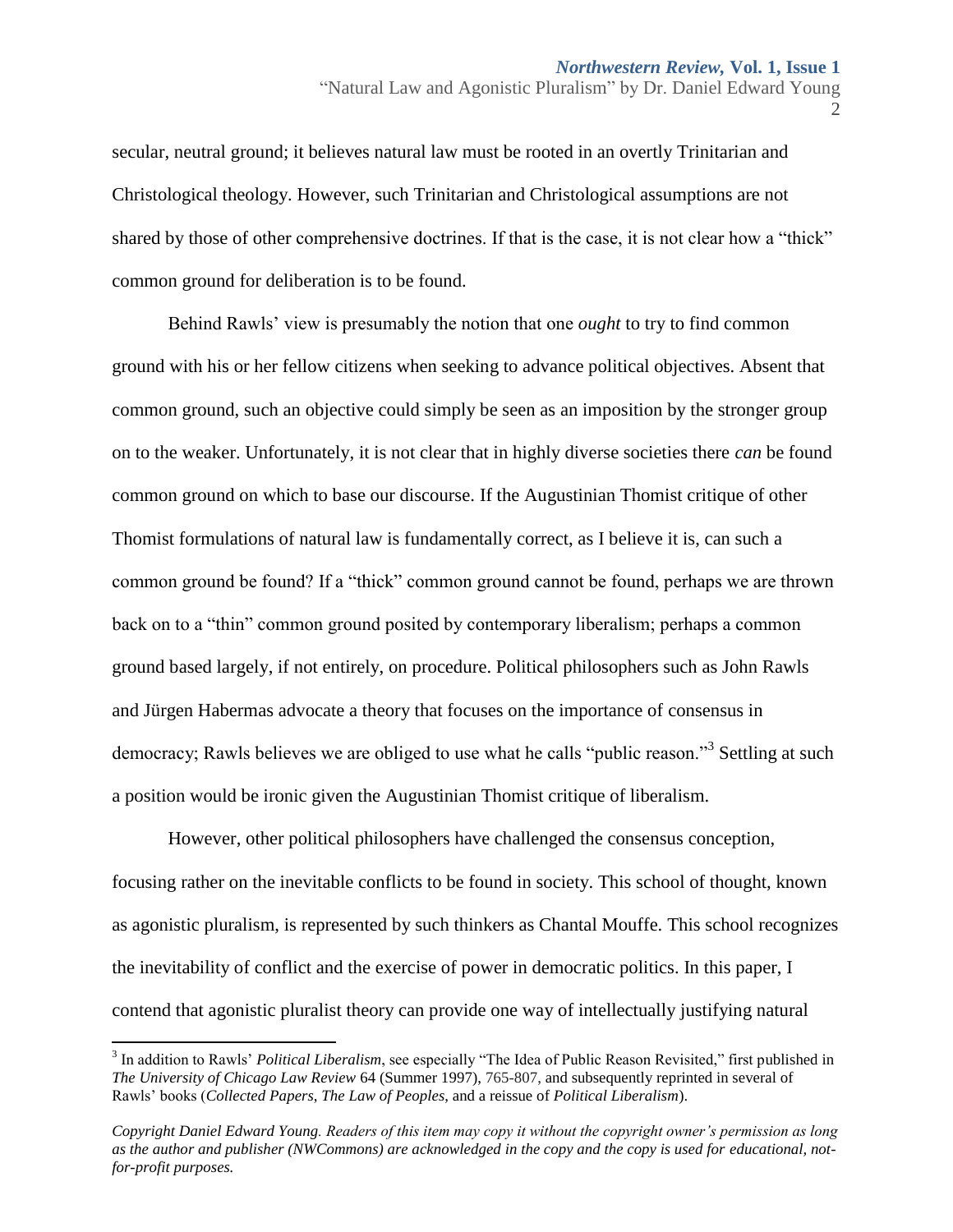3

law approaches to public discourse such as Augustinian Thomism. That is, agonism's critique of the concept of "public reason" creates space for political argumentation rooted a natural law account, even an account such as Rowland's that is strongly suspicious of the possibility of an ideologically or theologically neutral common ground. This is ironic given that Mouffe's theory is premised on a rejection of the idea of "nature" as natural law theorists understand it. My aim in this paper is not to claim that Augustinian Thomism is the best political theory; rather, it is the more modest claim that there is no reason such accounts should be considered "out of bounds" in a liberal society.

## **"The Intellectual Shadow-Boxing is Over"**

Part of the difficulty in examining the question of the role of natural law in liberal political theory is that the tradition of natural law is hardly monolithic. Among contemporary strands of thought we can distinguish: (1) the *"New Natural Law Theory"* represented by John Finnis and Robert George; (2) the *Neo-Thomists* represented by the late Jacques Maritain, Russell Hittinger, and J. Budziszewski; (3) the *Augustinian Thomists* represented by Tracey Rowland and David L. Schindler; and (4) the *Evangelical Protestant recovery* of natural law, particularly among the Reformed, represented by Steven Grabill and David VanDrunen (and spear-headed by Budziszewski, formerly an evangelical Episcopalian, now a Catholic).<sup>4</sup> Our main concern for this article is that the various strands differ amongst themselves in terms of how accessible natural law is to those who do not share its theological framework. Following Tracey Rowland, we can broadly divide natural law accounts into approaches that are more

 4 See for instance, John Finnis, *Natural Law and Natural Rights* (Oxford: Clarendon Press, 1980), Russell Hittinger, *A Critique of the New Natural Law Theory* (Notre Dame, IN: University of Notre Dame Press, 1987), Tracey Rowland, *Culture and the Thomist Tradition: After Vatican II* (London and New York: Routledge, 2003), and Jesse Covington, Bryan McGraw, and Micah Watson, eds., *Natural Law and Evangelical Political Thought* (Lanham, MD: Lexington Books, 2012).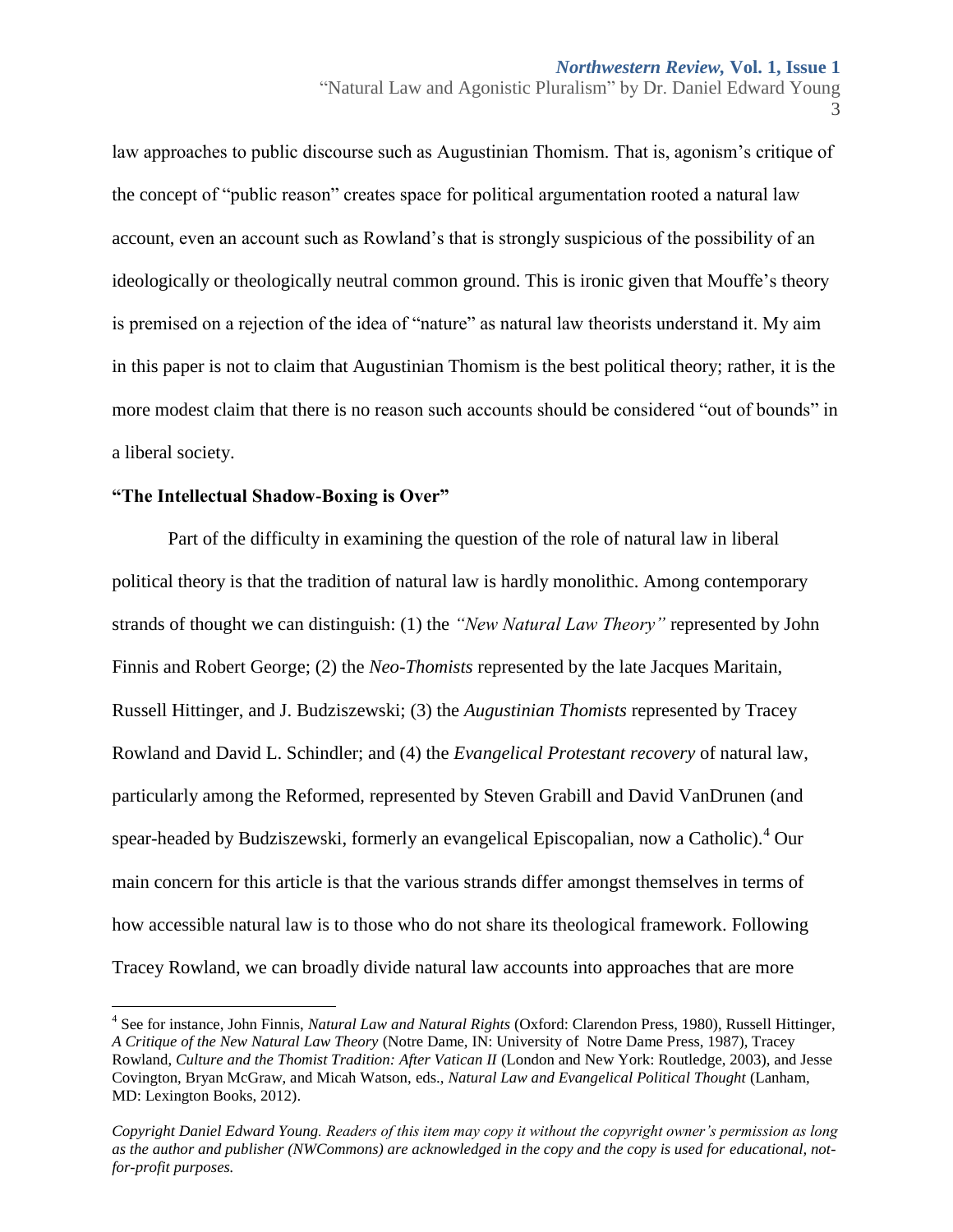optimistic and those that are less optimistic about the accessibility of natural law. On the more optimistic side is the New Natural Law camp; on the more pessimistic side are the Augustinian Thomists.<sup>5</sup> Finnis and George believe that practical reason does not need to be explicitly Trinitarian and Christological (or even theistic) in order to serve as grounds for deliberation.<sup>6</sup> Like Rawls and his idea of public reason, Finnis and George believe in the possibility of a neutral framework accessible to all persons of good will.<sup>7</sup>

In formulating an alternative to this stance, I draw on two articles as touchstones. The first article is Tracey Rowland's "Natural Law: From Neo-Thomism to Nuptial Mysticism" and the second is Ashley Woodiwiss, "Deliberation or Agony? Toward a Post-Liberal Christian Democratic Theory.<sup>38</sup> The arguments of these articles can help us approach the question of how natural law arguments fit into liberal democracy.

In her article, Rowland correctly contends that the approach to natural law developed by such thinkers as Maritain and Finnis has been unsuccessful as an attempt to be a neutral ground of dialogue. (Note that Rowland sees both the New Natural Law Theory and Neo-Thomism as vulnerable to this critique.) There are two reasons for her claim: first, because empirically speaking it has obviously failed to serve as a common ground, and second, it is theoretically problematic to posit an account of human activity that brackets out revelation.

<sup>4</sup>

 $\overline{a}$ <sup>5</sup> Rowland, *Culture and the Thomist Tradition*, 4, 165.

<sup>6</sup> Finnis, *Natural Law and Natural Rights*, 49; cf. Robert P. George, "Natural Law," *Harvard Journal of Law and Public Policy* 31, no. 1 (Winter 2008):182.

 $<sup>7</sup>$  Other scholars of the natural law tradition, such as Russell Hittinger and J. Budziszewski, seem to think a more</sup> explicit public acknowledgment of God is necessary. Natural law presumes design and purpose, which presumes there is a Designer. Thus, failure to presume a Designer will cause one to reason badly.

<sup>8</sup> Tracey Rowland, "Natural Law: From Neo-Thomism to Nuptial Mysticism," *Communio* 35 (Fall 2008), 374-396; Ashley Woodiwiss, "Deliberation or Agony? Toward a Post-Liberal Christian Democratic Theory," in *The Re-Enchantment of Political Science: Christian Scholars Engage Their Discipline*, ed. Thomas W. Heilke and Ashley Woodiwiss (Lanham, MD: Lexington, 2001).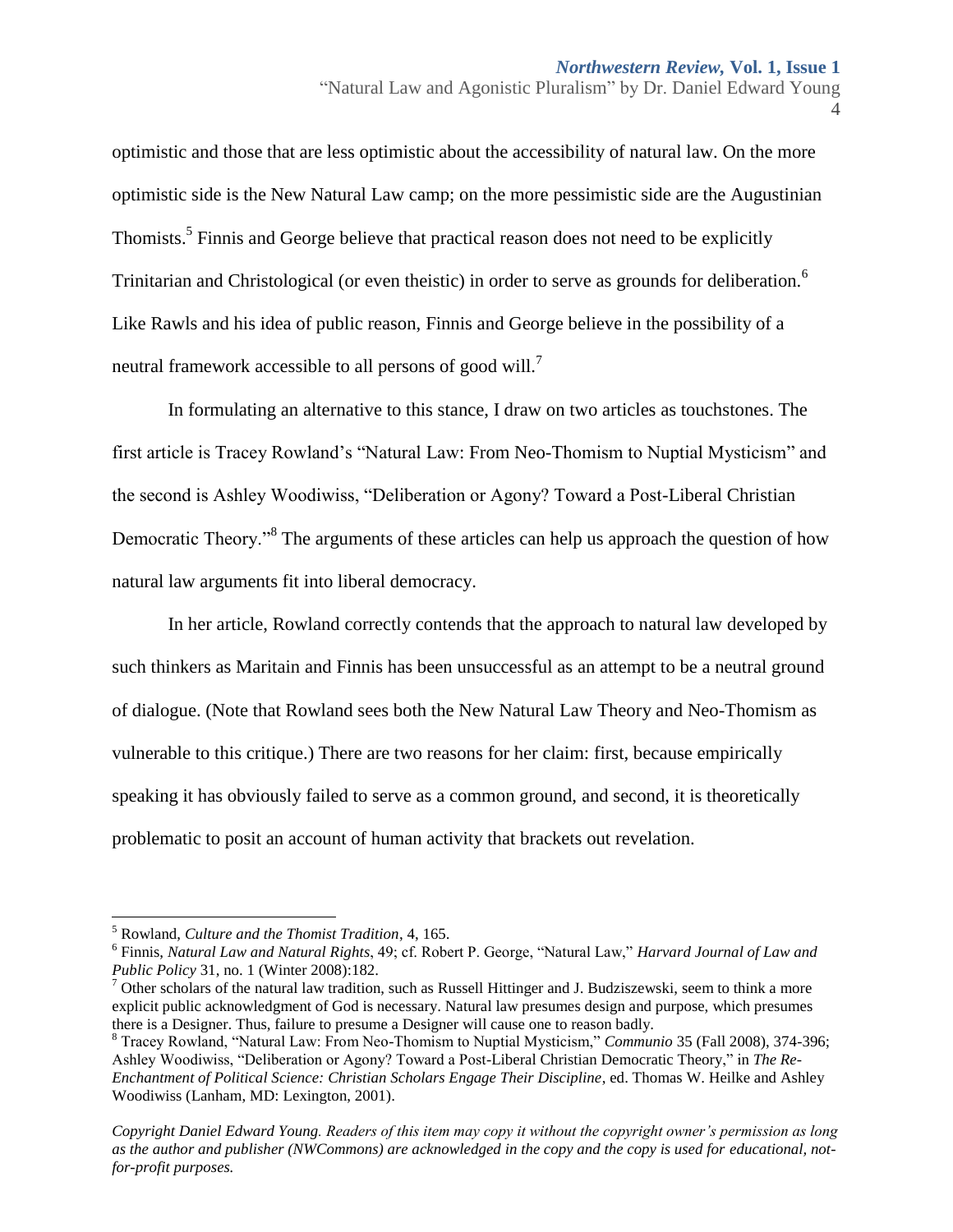Regarding the first reason, the attempt to use natural law has not been successful with secular liberals, who are thoroughly uninterested; it has not even been particularly successful with Protestants, most of whom are skeptical of the idea. By liberalism, Rowland seems to have in mind an interpretation of that tradition that focuses on the maximization of human autonomy, the presumed neutrality of reason, and a resistance to transcendence, the development of virtue, and the reception of grace. $9$  (For Rowland, liberalism is a full-orbed philosophical position, rather than just a set of political arrangements.) In addition to the lack of interest by liberals in natural law, postmodernist thought has attacked the very ideas of reason and human nature that natural law assumes. As Rowland puts it, "In other words, the post-moderns tended to be against both reason (understood in anything other than an instrumental sense) and nature (understood as a normative concept embodying stable essences). In such a culture (both intellectual and popular) it is hard to see how references to natural law could fulfill the function of a lingua franca."<sup>10</sup>

Regarding the second reason, according to Rowland an adequate account of natural law cannot view Christian doctrines such as the Trinity and the Incarnation as a "crown" accepted by some people topping a philosophical framework agreed to by all people of goodwill. Rather, an adequate account of natural law must make those doctrines foundational. Following Karol Wojtyla and Joseph Ratzinger's interpretation of *Gaudium et Spes*, Vatican II's Pastoral Constitution on the Church in the Modern World, Rowland contends that natural law must be Christocentric. As she notes with approval, "[David L.] Schindler proposes there can be a universal appeal to ethics in the sense of natural law; however, any such universal appeal must be oriented, in its beginning and all along the way, to the concrete form that the universal takes

l

<sup>9</sup> Rowland, *Culture and the Thomist Tradition*, chapters 3-5.

<sup>&</sup>lt;sup>10</sup> Rowland, "Natural Law," 377.

*Copyright Daniel Edward Young. Readers of this item may copy it without the copyright owner's permission as long as the author and publisher (NWCommons) are acknowledged in the copy and the copy is used for educational, notfor-profit purposes.*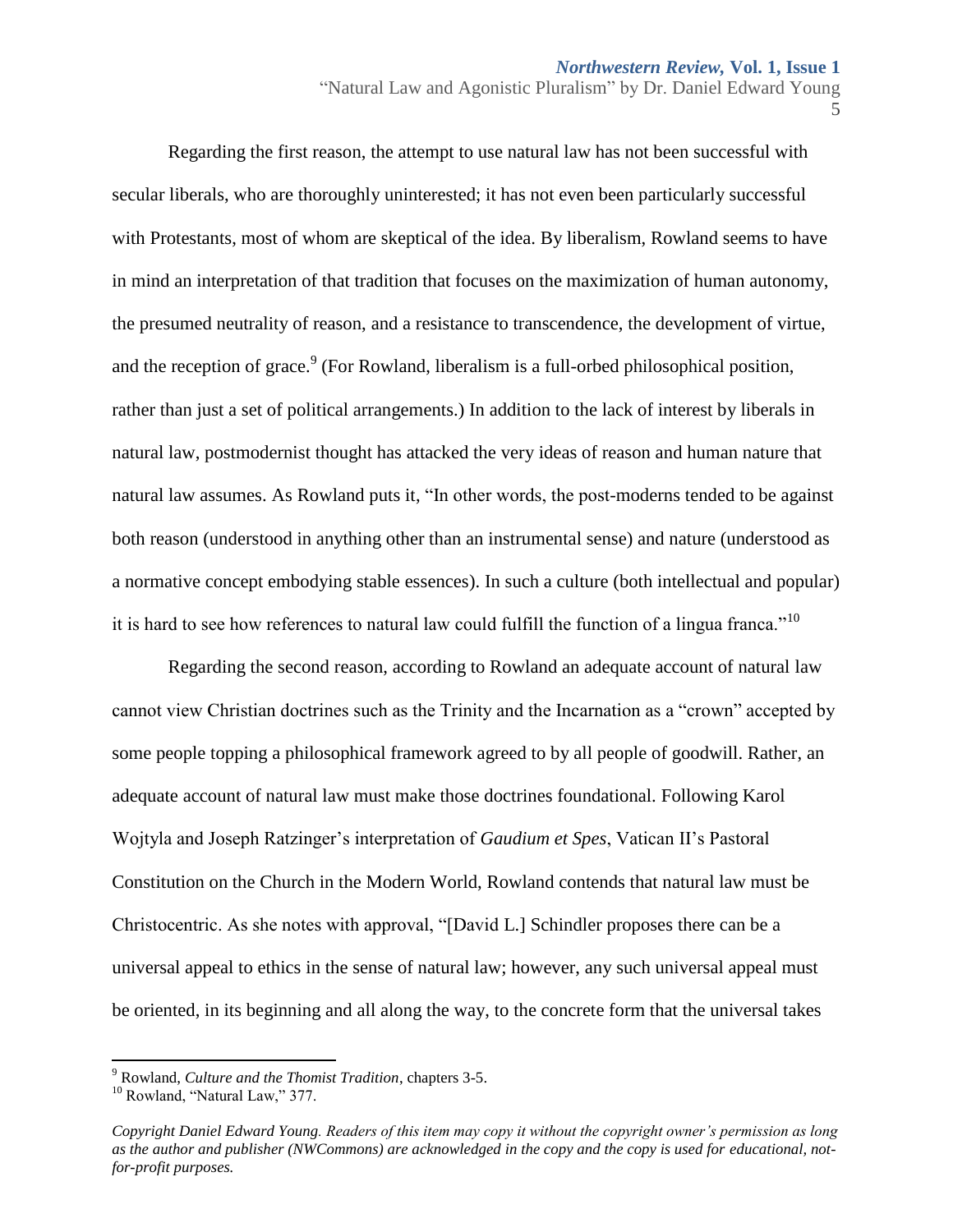in the personal life of Christ and the sacramental life of the Church.<sup> $11$ </sup> It goes without saying that such an explicitly Trinitarian and Christological theory of natural law is not likely to be conducive to building a common language on which to debate controversial political issues.

Given such a Christological approach to natural law, Rowland contends that we ought not make any pretense that this account is palatable to liberals. She writes: "[Eberhard] Schockenhoff suggested that the life of the Christian churches must 'bear witness to the inherent rationality of the high ethical teachings contained in the biblical history of revelation' and put them on offer in an 'open contest about the *humanum*, where the various world religions, political utopias, and secular humanisms challenge each other.' In such a contest, it becomes your god against our God, your vision of human dignity against our vision. The intellectual shadow-boxing is over and the practical consequences of the acceptance of different theological starting points can be pushed to the center of the debate. $12$ 

Here is where my second touchstone article enters the fray. Drawing on the agonistic pluralism school of democratic theory, Ashley Woodiwiss contends that the deliberative account of thinkers such as Rawls and Habermas fails to take into account the inescapability of conflict. By attempting to overcome conflict, these thinkers simply exclude as unreasonable those who disagree with the premises of how one ought to deliberate. Instead, the agonists focus on "the political": the realm of conflict and exclusion. Woodiwiss believes that an agonistic account of democracy blends well with several strands of contemporary Christian political theory, particularly those that critique modernity's exclusivist account of "the secular." In particular, Woodiwiss calls for the development of a post-Christendom political theory. Woodiwiss writes:

l

<sup>11</sup> Rowland, *Culture and the Thomist Tradition*, 146.

<sup>12</sup> Rowland, "Natural Law," 380.

*Copyright Daniel Edward Young. Readers of this item may copy it without the copyright owner's permission as long as the author and publisher (NWCommons) are acknowledged in the copy and the copy is used for educational, notfor-profit purposes.*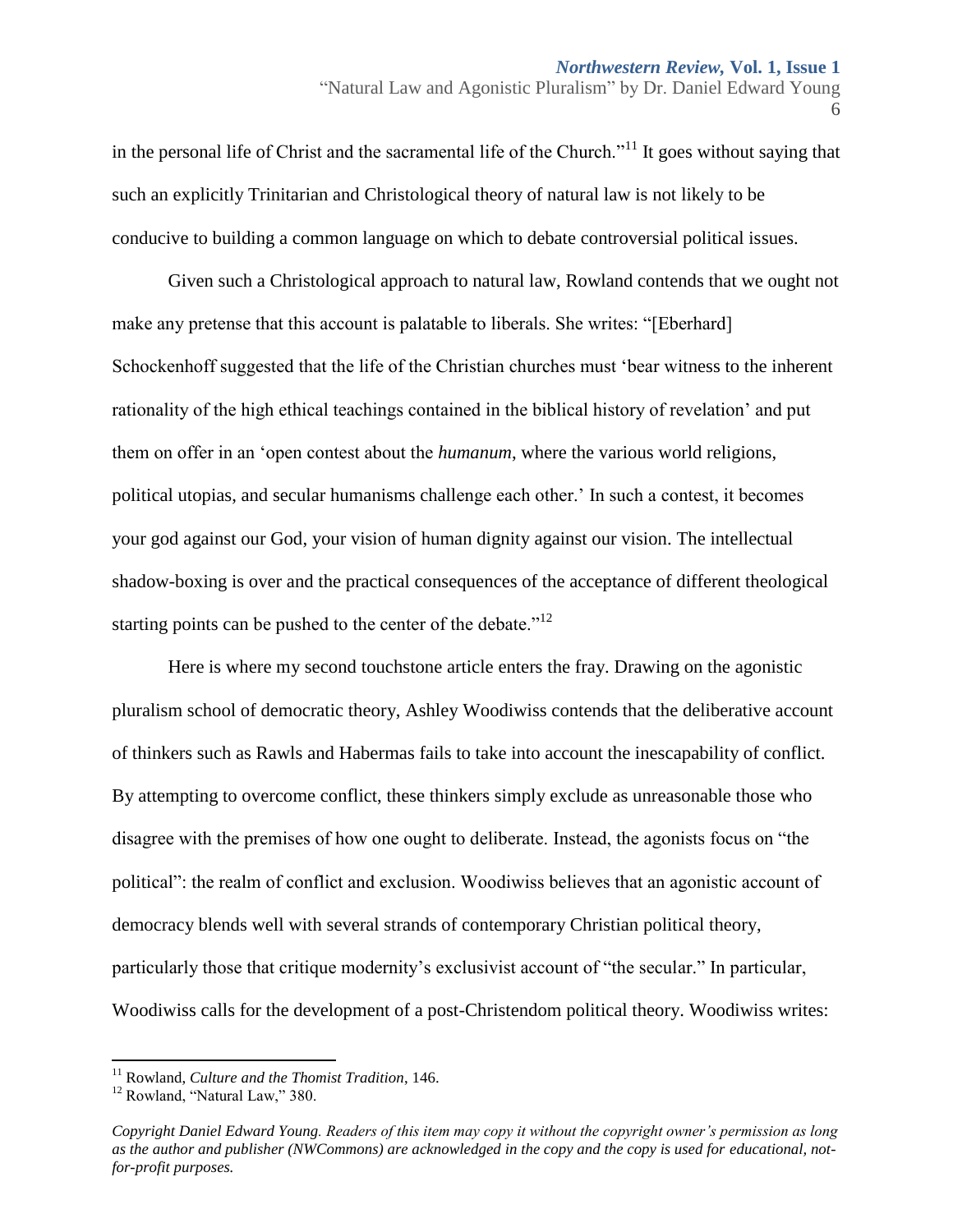7

"I am not sure that continued evocations of natural law, sphere sovereignty, common grace, justice, and/or common good have any public purchase, or that we ought to support any contemporary regime in which they did."<sup>13</sup> Regimes in which these indeed had purchase would be so-called "Constantinian" regimes in which the Church's well-being is linked to that of the nation-state. Woodiwiss goes on to contend that Christian political thought needs to develop an ecclesiocentric ethic for Christian citizenship in an agonistic democracy.

It should be clear how these two articles touch. Rowland contends Christian citizens must give up a non-existent neutrality and proclaim a full-fledged Trinitarian and Christocentric account of human flourishing. Such an account will be in explicit opposition to other accounts. This coheres with an agonistic approach. While Rowland's article is not explicitly oriented toward the political arena, Woodiwiss's is. The question then is what would a natural law agonistic pluralism look like?

## **Chantal Mouffe and Agonistic Pluralism**

Chantal Mouffe, Professor of Political Theory at the University of Westminster, contends that contemporary liberal democratic societies are the working out of a conflict between two traditions: liberalism and democracy. The emphasis of liberalism is on liberty and the emphasis of democracy is on equality. These two concepts sit together uneasily, but in Mouffe's account an adequate politics must incorporate both and embody the tension. For Mouffe then, politics is public debate over the balance of liberty and equality. Mouffe's project is the recovery of what she calls "the political." The two key concepts of "the political" are *antagonism* and *hegemony*. Drawing on Carl Schmitt, Mouffe contends that "the political" is the realm of conflict and exclusion. True consensus is not possible; where it supposedly exists, it is because the exercise

 $\overline{a}$  $13$  Woodiwiss, 157-8.

*Copyright Daniel Edward Young. Readers of this item may copy it without the copyright owner's permission as long as the author and publisher (NWCommons) are acknowledged in the copy and the copy is used for educational, notfor-profit purposes.*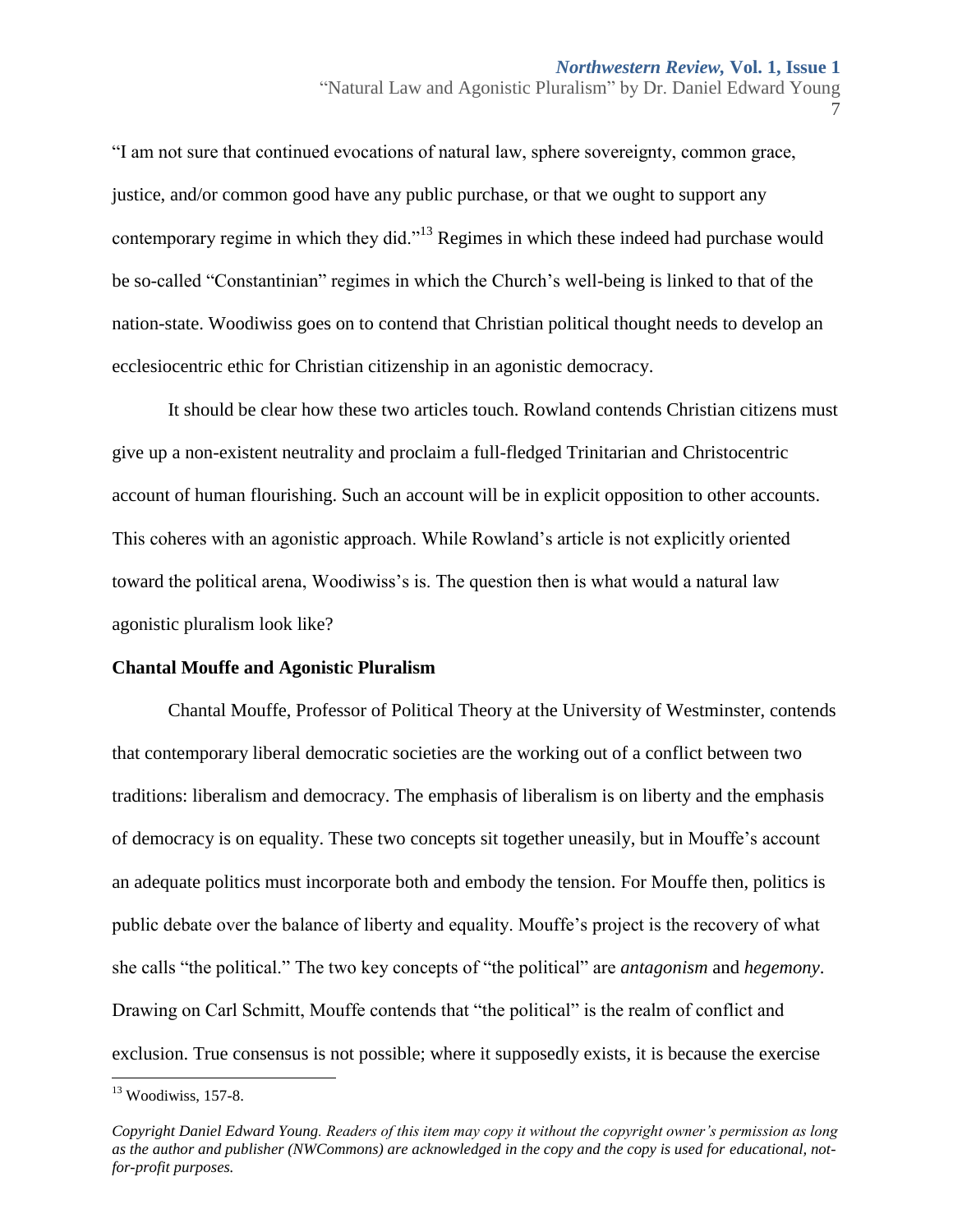of power has veiled or removed other options. Philosophers such as Rawls and Habermas aren't truly *political* philosophers; in fact, their theories of democracy remove politics from public life.<sup>14</sup> An adequate theory of liberal democracy must take into account the inherent conflict of political life.

Mouffe is not seeking a return to pre-modern notions of community with a shared common good, but rather affirms a post-modern pluralism.<sup>15</sup> The difference between postmodern politics and both pre-modern and modern politics is that post-modern pluralism does not seek to eradicate difference, but rather to tame the conflict. Antagonism is tamed into agonism; the enemy becomes an adversary. Both sides share a common commitment to liberty and equality; the losers of the conflict live on to continue their fight for their interpretation of liberty and equality.<sup>16</sup>

According to Mouffe, liberalism's key assumptions are *rational consensus* and *individualism*; due to these assumptions "current democratic theory is unable to acknowledge the role of the 'passions' as one of the main moving forces in the field of politics and finds itself disarmed when faced with its diverse manifestations."<sup>17</sup> Mouffe criticizes contemporary democratic theory for believing that "the inner goodness and original innocence of human beings was a necessary condition for asserting the viability of democracy." Because of this "optimistic anthropology," violence and hostility are assumed to be things of the past, to be eliminated through the establishment of progressive and rational institutions and individuals.<sup>18</sup> Furthermore,

 $\overline{\phantom{a}}$ 

<sup>&</sup>quot;Natural Law and Agonistic Pluralism" by Dr. Daniel Edward Young 8

<sup>&</sup>lt;sup>14</sup> Chantal Mouffe, *The Return of the Political* (London and New York: Verso, 1993), 41-59.

<sup>15</sup> Mouffe, *Return of the Political*, 62.

<sup>&</sup>lt;sup>16</sup> Chantal Mouffe, *The Democratic Paradox* (London and New York: Verso, 2009), 13.

<sup>&</sup>lt;sup>17</sup> Chantal Mouffe, *On the Political* (London and New York: Routledge, 2005), 24.

<sup>18</sup> Mouffe, *On the Political*, 2-3.

*Copyright Daniel Edward Young. Readers of this item may copy it without the copyright owner's permission as long as the author and publisher (NWCommons) are acknowledged in the copy and the copy is used for educational, notfor-profit purposes.*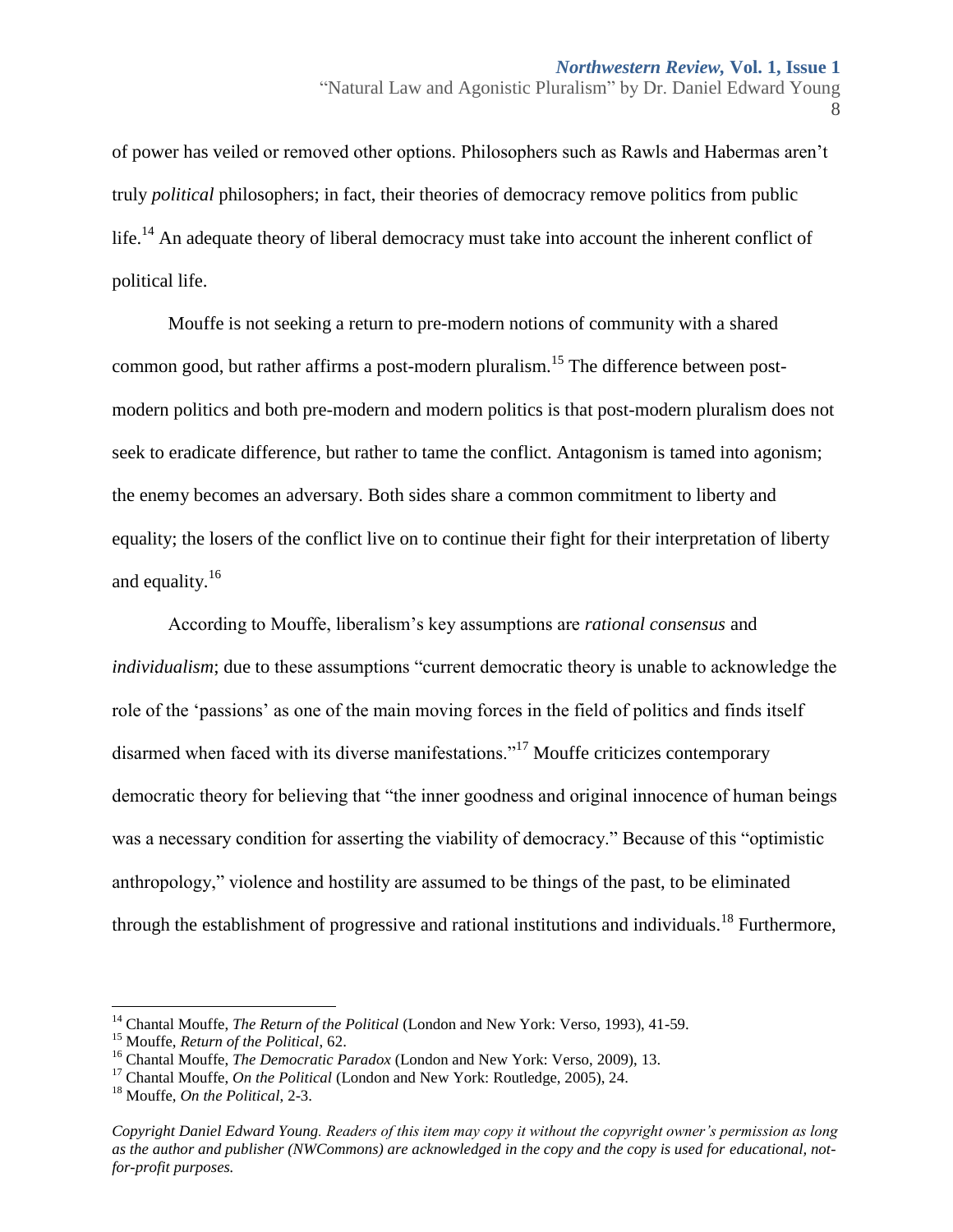liberalism cannot understand collectives due to its methodological individualism.<sup>19</sup> The existence of groups gives rise to the possibility of conflict and there is no rational solution to the conflict between these groups.<sup>20</sup> In sum, Mouffe contends that liberalism is unable to grasp the pluralistic natural of society and the resultant conflicts.

For Mouffe, "What is at stake in the agonistic struggle, on the contrary, is the very configuration of power relations around which a given society is structured: it is a struggle between opposing hegemonic projects which can never be reconciled rationally. The antagonistic dimension is always present, it is a real confrontation but one which is played out under conditions regulated by a set of democratic procedures accepted by the adversaries.<sup>"21</sup>

### **Augustinian Thomism and Agonistic Pluralism**

What is here for natural law thinkers? First, natural law thinkers, at least those of the Augustinian tradition, ought to resonate with Mouffe's rejection of an "optimistic anthropology." She insists on the ineradicability of the political; conflict as an enduring aspect of the human condition is a key theme of Augustinianism.

Second, clearly there is a similar account of politics as a conflict of hegemonic constructs. Rowland's "open contest about the *humanum*" coheres well with Mouffe's account of politics as a struggle over hegemony. Rowland writes: "In this 'civil war' of competing traditions, [Alasdair MacIntyre] asserts that it is very important to recognize that the development and defence of a Thomist conception of justice involves 'not merely conflict with particular opposing positions within large-scale public debate, but a rejection of the terms in

 $\overline{\phantom{a}}$ 

<sup>19</sup> Mouffe, *On the Political*, 10-11.

<sup>20</sup> Mouffe, *On the Political*, 20.

<sup>21</sup> Mouffe, *On the Political*, 21.

*Copyright Daniel Edward Young. Readers of this item may copy it without the copyright owner's permission as long as the author and publisher (NWCommons) are acknowledged in the copy and the copy is used for educational, notfor-profit purposes.*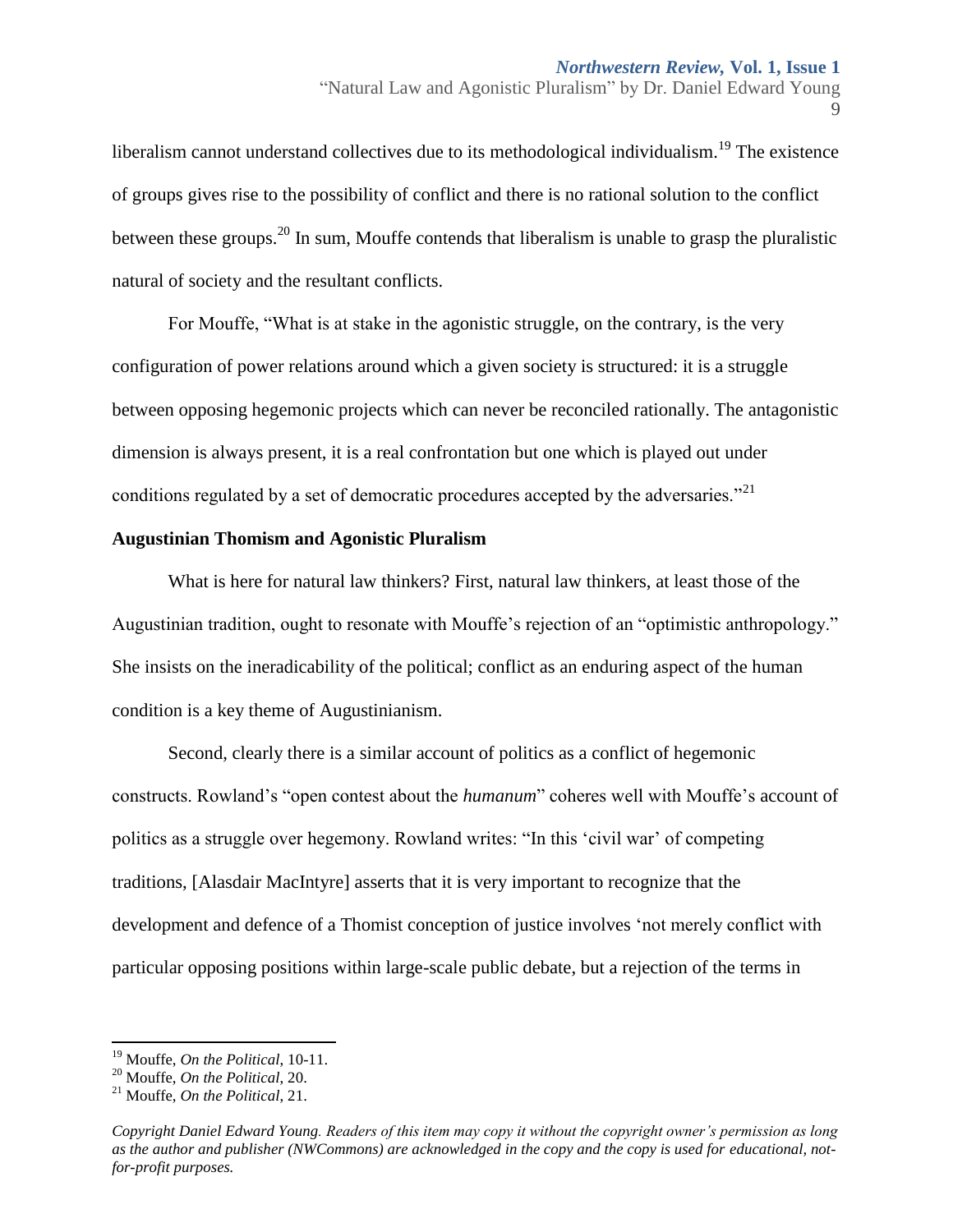"Natural Law and Agonistic Pluralism" by Dr. Daniel Edward Young 10

which such debate has been framed and by reference to which it has been structured'."<sup>22</sup> Those committed to natural law theory can present their accounts of liberty and equality in contrast to other rival accounts. As long as one is committed to the twin principles of liberty and equality, which I suspect most natural law thinkers are, one is free to argue as one wishes about the meaning and application of those terms. Mouffe describes agonistic politics as arguing about the common good. "Ideally such a confrontation [over pluralist democracy's principles of liberty and equality] should be staged around the diverse conceptions of citizenship which correspond to the different interpretations of the ethico-political principles: liberal-conservative, social-democratic, neo-liberal, radical democratic, and the like. Each of them proposes its own interpretation of the common 'good', and tries to implement a different form of hegemony."<sup>23</sup>

An apparent problem for natural law thinkers in appropriating Mouffe's account of political life is her skepticism of the idea of human nature or essences or of the idea of the common good.<sup>24</sup> Mouffe seems to be the very epitome of the postmodernist thinker who questions the very premises that natural law relies upon to make its appeal. From her perspective, positing an account of essences or the common good is a power move which excludes those who do not fit that description. Rather, agonistic politics is about challenging all supposedly fixed accounts of the good; such a politics will enable a radical and emancipatory pluralism. Notice that in the quote in the previous paragraph Mouffe puts the word *good* in scare quotes. In general, Mouffe seems skeptical about the idea of the common good: "A modern democratic community cannot be organized around a single substantive idea of the common good."<sup>25</sup> So

 $\overline{a}$ 

<sup>22</sup> Rowland, *Culture and the Thomist Tradition*, 152.

<sup>23</sup> Mouffe, *Democratic Paradox*, 104.

<sup>24</sup> Mouffe, *Democratic Paradox*, 17; *On the Political*, 18.

<sup>25</sup> Mouffe, *Return of the Political*, 62.

*Copyright Daniel Edward Young. Readers of this item may copy it without the copyright owner's permission as long as the author and publisher (NWCommons) are acknowledged in the copy and the copy is used for educational, notfor-profit purposes.*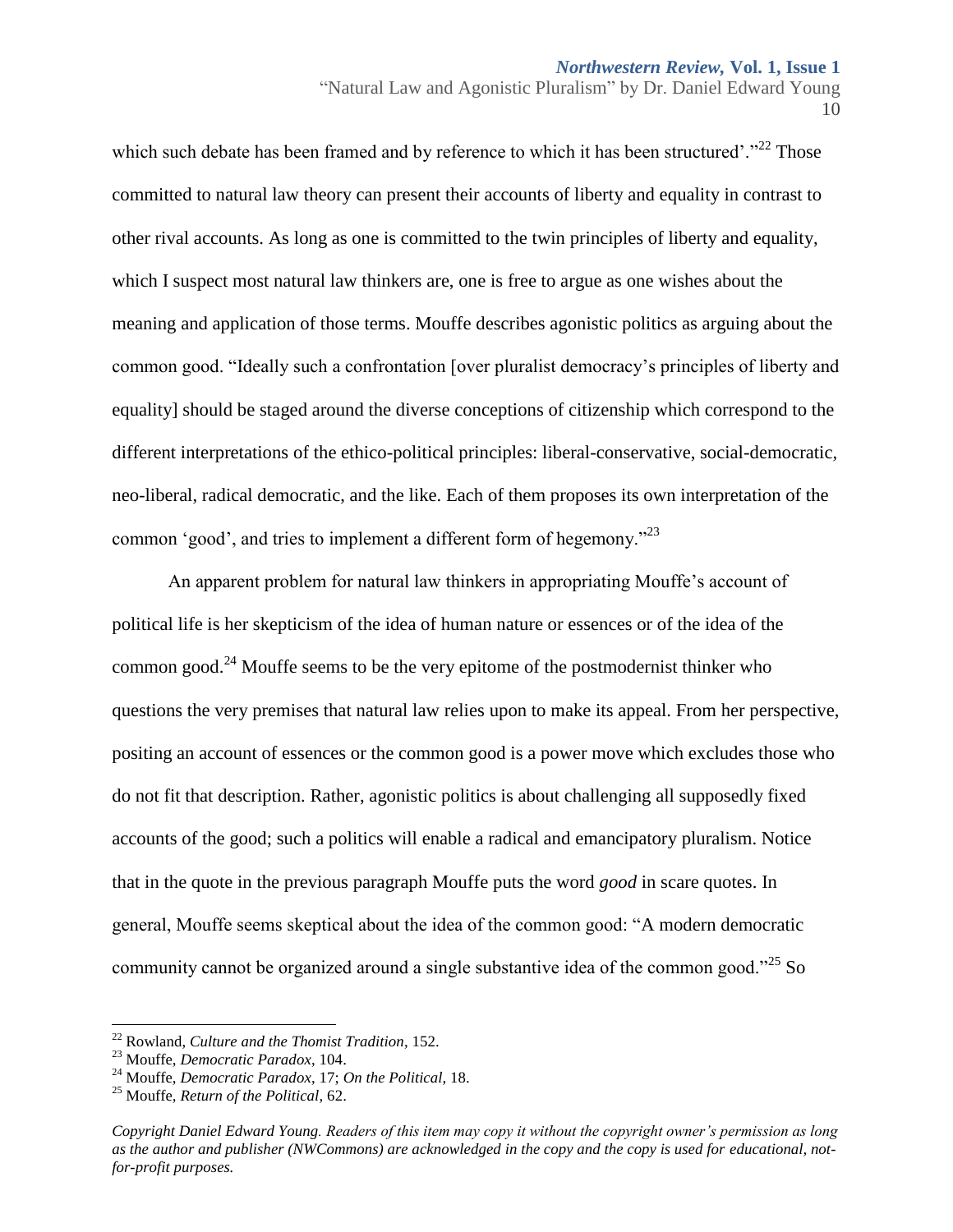"Natural Law and Agonistic Pluralism" by Dr. Daniel Edward Young 11

although Mouffe seems skeptical about the idea of the common good, she describes agonistic politics as a confrontation of interpretations of the nature of the common good.

However, it seems to be for Mouffe that this confrontation of interpretations is not genuine argumentation by participants, that is, the provision of reasons with the intention of persuasion. Rather, it is it simply rhetorical. Presumably this is rhetorical as she is explicitly trying to construct a non-rationalist view of democracy. For Mouffe, democratic agreement is not reached through rational debate but participation in a common form of life.<sup>26</sup> Mouffe contends that there is no rational solution to the conflict between groups. She seems to share the postmodern suspicion of reason as able to investigate the good. Instead, we are driven by the passions; our lack of "inner goodness and original innocence" blocks agreement. Thus it seems that there is no common good, and the various participants are simply arguing about their particular account of the common good (which does not in fact exist). She seems to be in the camp of what Alasdair MacIntyre refers to as emotivism. Natural law thinkers (and other thinkers) might want to say that *empirically speaking*, some conflicts cannot be resolved rationally, but they would be hesitant to say that *theoretically*, there is no rational solution.

This problem turns out to be more apparent than real. There is no need to accept Mouffe's account of agonistic pluralism as a package deal. That is, one can accept her description of politics as agonistic while detaching it from her critique of essentialism. In this we would be following her lead: She accepts liberal democratic institutions while rejecting liberalism's philosophical anthropology. Mouffe contends that there are multiple discourses of liberalism or modernity and that they are too often conflated together. She highlights three strands: (1) the liberal polity, with liberal and democratic traditions that only came together in

 $\overline{a}$ 

<sup>26</sup> Mouffe, *Democratic Paradox*, 12.

*Copyright Daniel Edward Young. Readers of this item may copy it without the copyright owner's permission as long as the author and publisher (NWCommons) are acknowledged in the copy and the copy is used for educational, notfor-profit purposes.*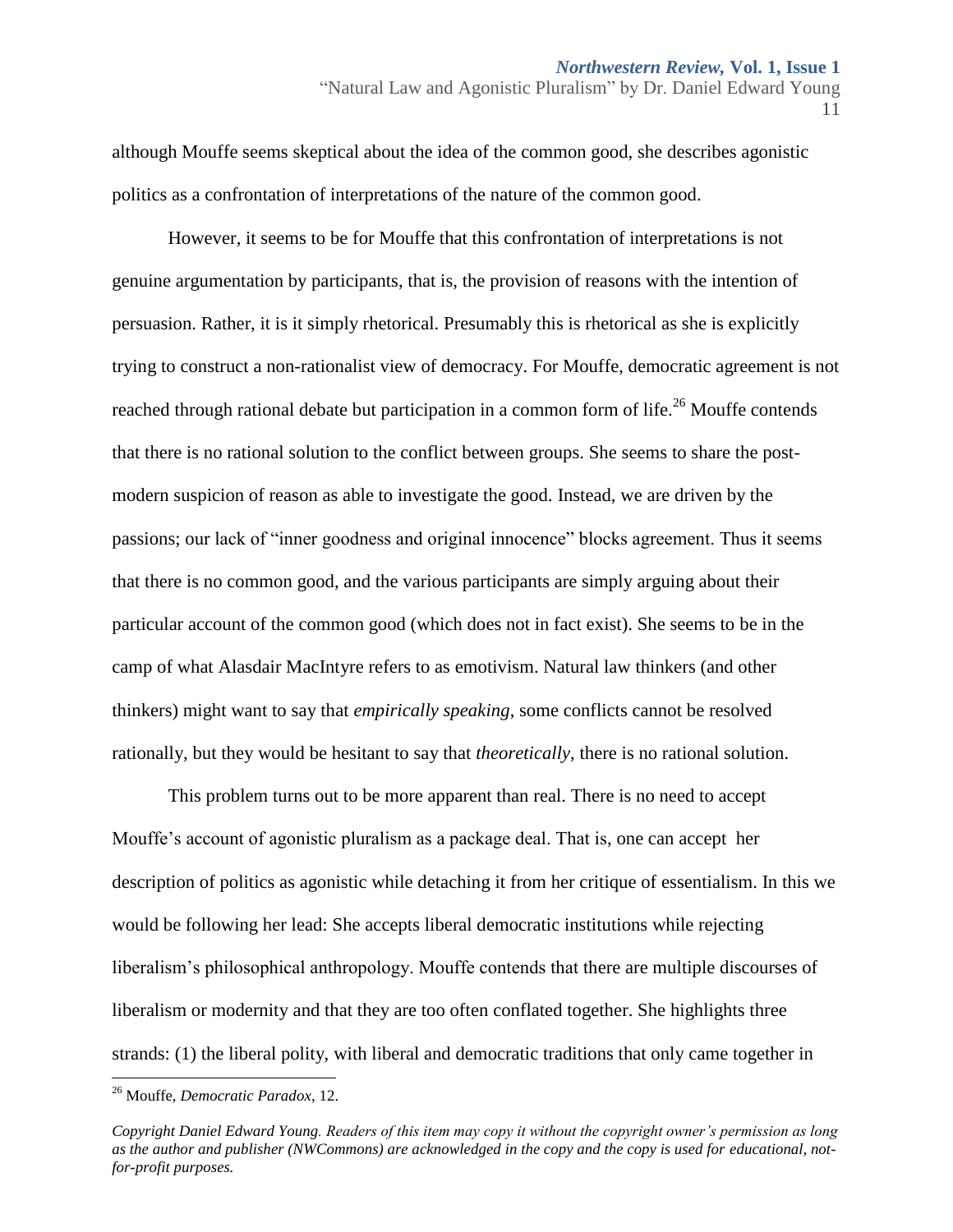the nineteenth century; (2) economic liberalism, specifically capitalism; and (3) liberalism's philosophical anthropology—that is, discourses concerning the idea of man, which include such divergent views as Kantianism and utilitarianism. Mouffe argues that acceptance of one of these forms of liberalism does not entail acceptance of the other forms.<sup>27</sup> In other words, she believes we should reject liberal individualism (a set of doctrines concerning the nature of the human subject) while retaining political liberalism (a set of institutions). So, while a classical liberal account would derive (1) and (2) from (3), Mouffe wishes to retain (1) while rejecting (2) and  $(3)$ , in the name of  $(1)$ .

In the same way, we can reject as mistaken the claim that agonistic politics follows from, or leads to, anti-essentialism. We can accept an agonistic account of democratic politics while not committing ourselves to Mouffe's philosophical anthropology. In fact, although it is beyond the scope of this paper to develop it in detail, I am skeptical that Mouffe's philosophical anthropology can actually support her democratic theory. Mouffe is a democratic theorist, and naturally presumes the superiority of democracy to other forms of political organization. However, does her post-modernist account of politics undermine the moral necessity of democracy? Given that she is skeptical about notions of the good, can we establish the moral superiority of democracy as congruent with the good? Furthermore, how does her account of the ineradicability of hostility or antagonism square with anti-essentialism? If human nature is not fixed then it must be possible to eradicate antagonism. If it can't be eradicated there must be at least one aspect of human nature that is fixed. Are there others? At any rate, the key point is that even if a satisfactory response to these criticisms could be formulated, it is difficult to see on

 $\overline{a}$ <sup>27</sup> Mouffe, *Return of the Political*, 42, 150.

*Copyright Daniel Edward Young. Readers of this item may copy it without the copyright owner's permission as long as the author and publisher (NWCommons) are acknowledged in the copy and the copy is used for educational, notfor-profit purposes.*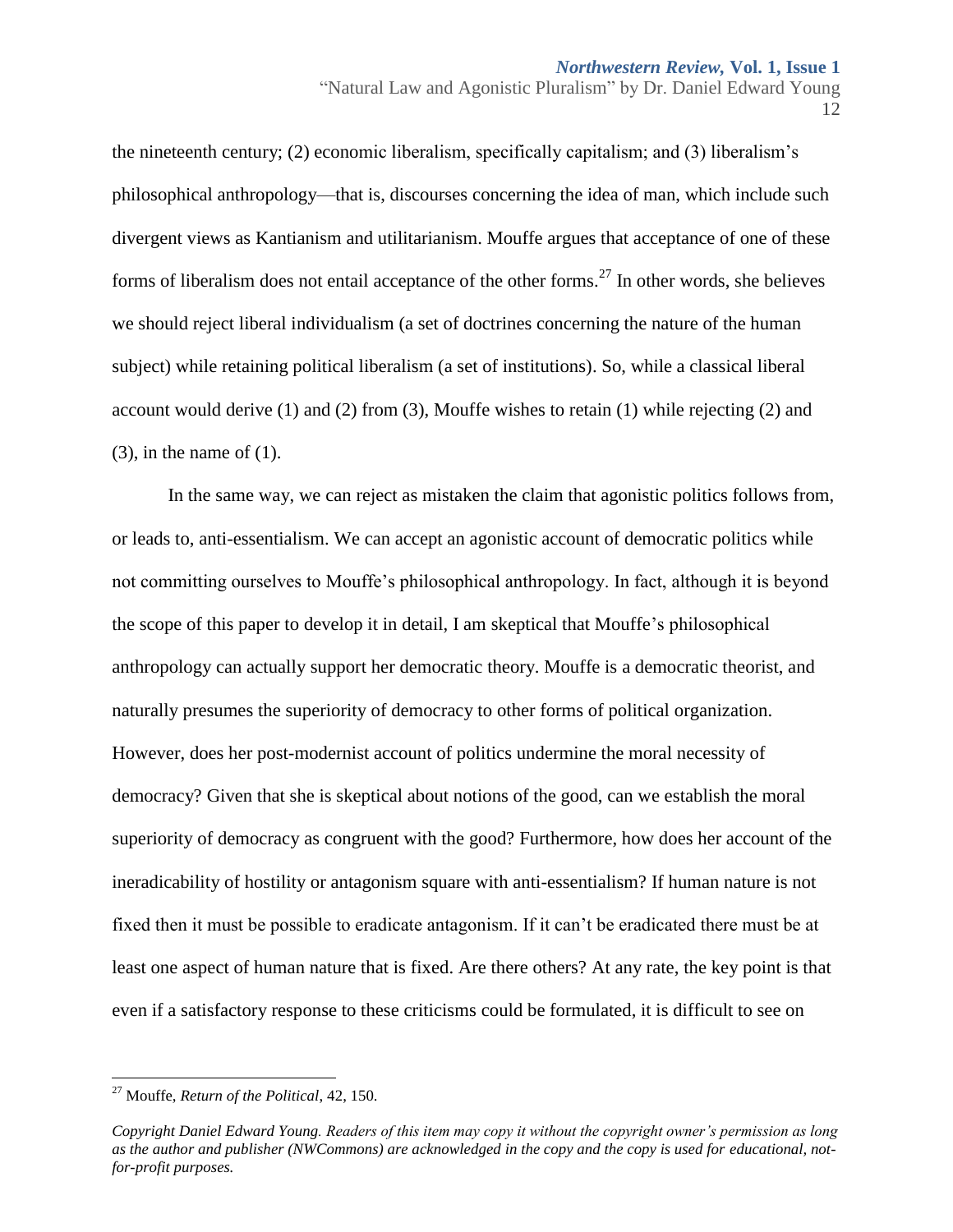what basis essentialist accounts of the common good could be ruled out, as long as such an account purports to be an interpretation of the nature of liberty and equality.

#### **Are Theological Viewpoints Admissible?**

One might concede what I have argued so far but contend that overtly theological political viewpoints such as those of Augustinian Thomism are inadmissible. Mouffe herself, albeit likely unintentionally, provides some resources for contending that we should not rule out such positions. In her recent book *Agonistics* she asks the question of whether secularization (or secularism) is a prerequisite for modern liberal democratic politics. She decides not to pursue that question; instead she asks, even if the answer is yes for Western countries, is it necessarily so in non-Western countries? Mouffe is very explicit that Western countries ought not impose Western or secular notions of democracy on non-Western societies. "Should we not rather accept that the path followed by the West is not the only possible and legitimate one? Non-Western societies can follow different trajectories according to the specificity of their cultural traditions and religions."<sup>28</sup> She goes on to note: "Drawing the consequences of my previous reflections in the field of political theory requires adopting a pluralist approach that envisages the possibility of multiple articulations of the democratic ideal of government by the people, articulations in which religion might have a different relation to politics."<sup>29</sup> She goes on to praise efforts to rethink the relationship between religion and politics in Islamic countries.

What about Western countries then? Given her own principles, it is unclear how she could rule out an approach such as Augustinian Thomism. Recall that a key premise of her agonistic pluralism is that the participants are arguing about the meaning and policy implications

l

<sup>&</sup>quot;Natural Law and Agonistic Pluralism" by Dr. Daniel Edward Young 13

<sup>28</sup> Chantal Mouffe, *Agonistics: Thinking the World Politically* (London and New York: Verso, 2013), 35.

<sup>29</sup> Mouffe, *Agonistics*, 36.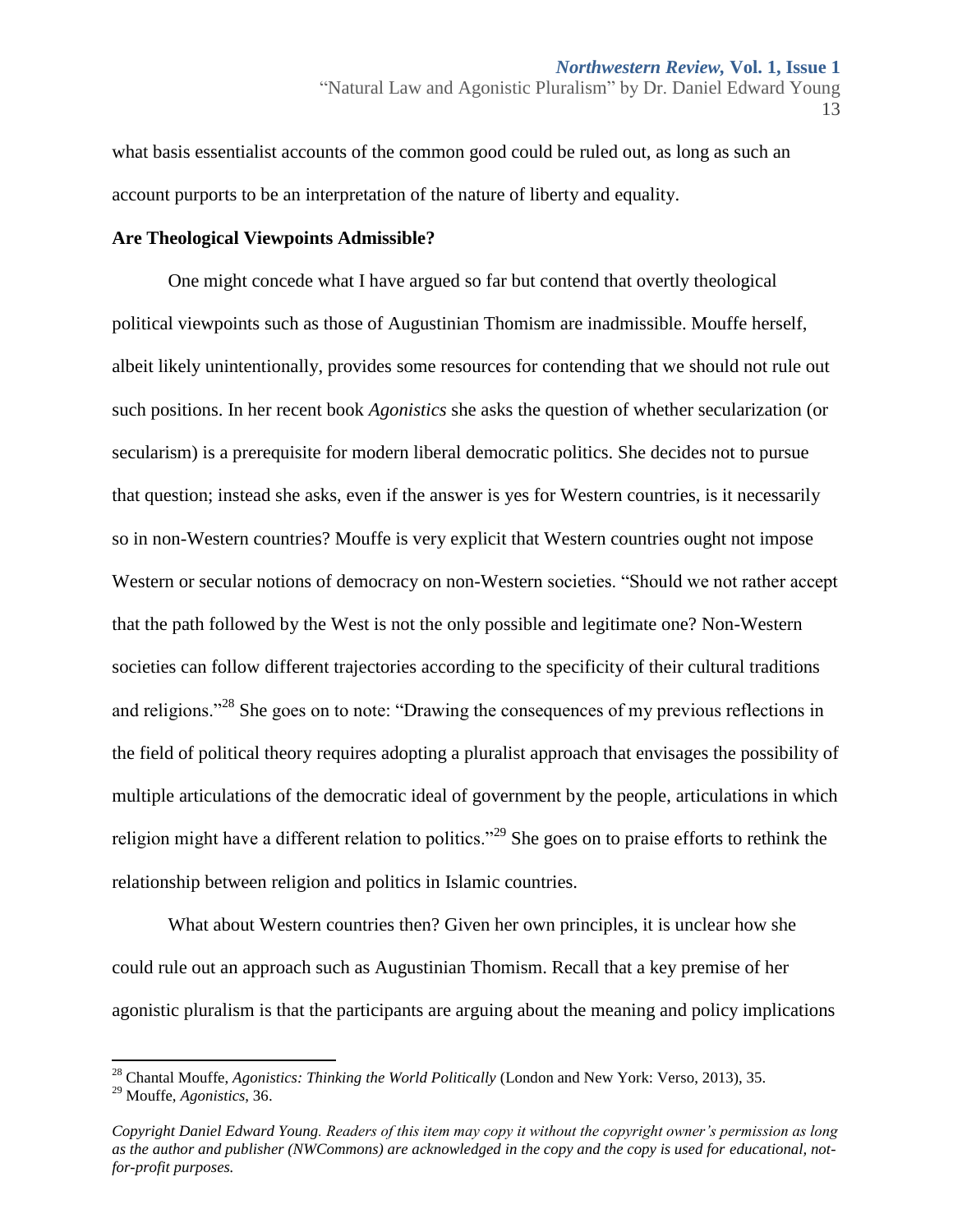of democracy. Thus each group has the right to call into question the interpretation put forth by other groups. I see no reason then why an overtly theological critique of secularist interpretations of democracy could not be made.

Indeed, there are indications in Mouffe's writings that would support this. Mouffe explicitly states that her theory of agonistic pluralism "makes room for religious believers in the political realm in a way that is not open to other models."<sup>30</sup> She articulates that liberalism requires certain separations, those between public and private, church and state, civil law and religious law. Furthermore, the church is considered a voluntary association. However, Mouffe does not believe that this entails a privatization of religion.<sup>31</sup>

As long as they act within constitutional limits, there is no reason why religious groups should not be able to intervene in the political arena to argue in favor of or against certain causes. Indeed many democratic struggles have been informed by religious motives. And the fight for social justice has often been enhanced by the participation of religious groups.<sup>32</sup>

Mouffe contends that in the Enlightenment era there were different ways of conceptualizing religion and politics. Some views became hegemonic, but other views may well need to be reactivated in our own time.<sup>33</sup> Presumably there is no reason theologically-inspired views could not be reactivated or reaffirmed.

 $\overline{\phantom{a}}$ 

<sup>14</sup>

<sup>30</sup> Chantal Mouffe, "Religion, Liberal Democracy, and Citizenship," in *Political Theologies: Public Religions in a Post-Secular World,* ed. Hent de Vries and Lawrence E. Sullivan (New York: Fordham University Press, 2006), 325.

<sup>&</sup>lt;sup>31</sup> Mouffe, "Religion, Liberal Democracy, and Citizenship," 321-322.

<sup>&</sup>lt;sup>32</sup> Mouffe, "Religion, Liberal Democracy, and Citizenship," 325.

<sup>33</sup> Mouffe, *Agonistics*, p. 34.

*Copyright Daniel Edward Young. Readers of this item may copy it without the copyright owner's permission as long as the author and publisher (NWCommons) are acknowledged in the copy and the copy is used for educational, notfor-profit purposes.*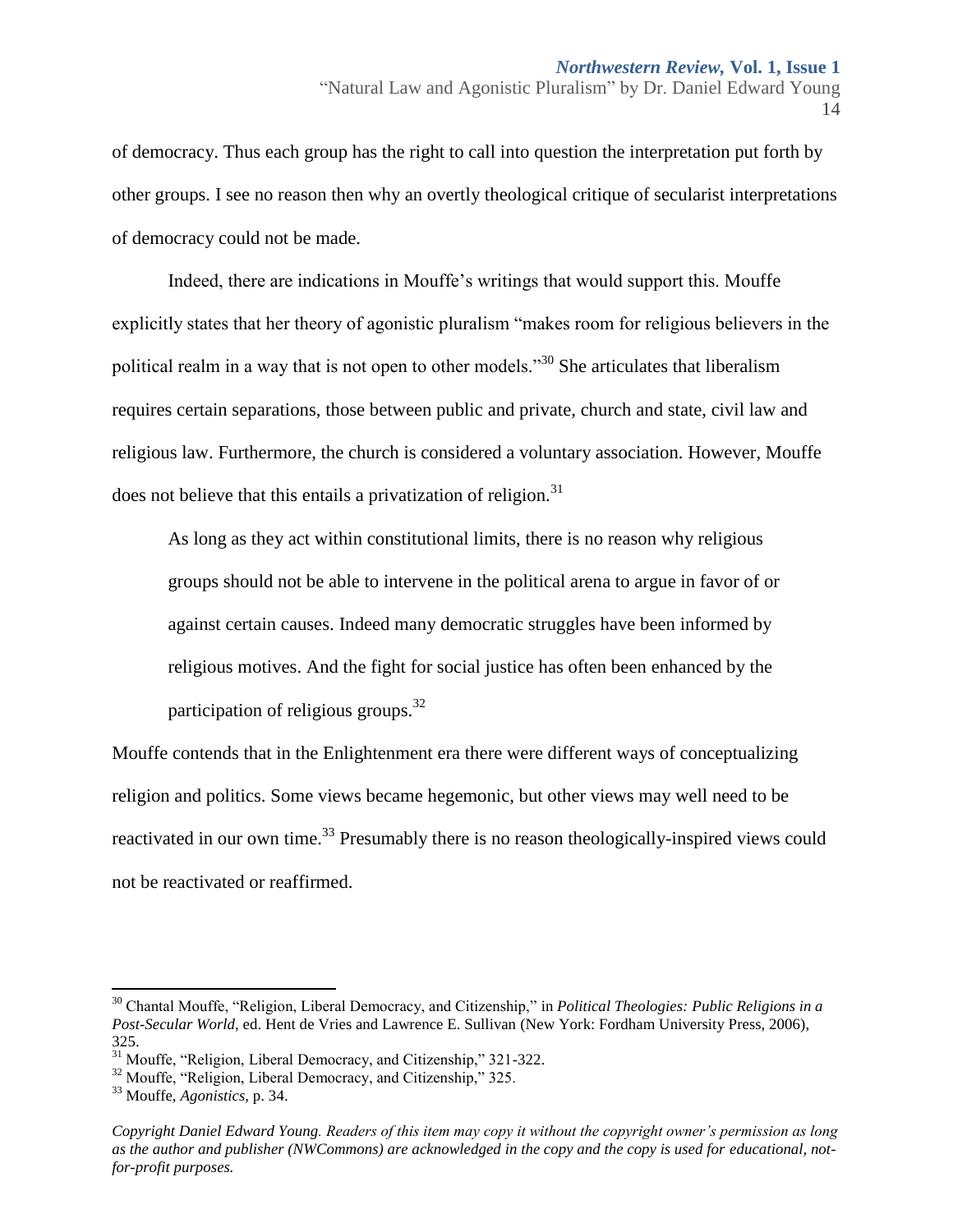## **An Example**

l

So far this is fairly abstract. I shall now sketch out a specific Augustinian Thomist critique of liberalism and contend that it is indeed within the bounds of Mouffe's account. In an article with the unpromising title of "The Repressive Logic of Liberal Rights," David L. Schindler critiques contemporary liberal accounts of rights in the context of recent controversies in the United States over religious freedom and the mandated funding of insurance coverage for contraceptives.<sup>34</sup> I shall not rehearse the argument in detail. Furthermore, it is not germane to my point as to what extent Schindler's analysis is correct. In the article, Schindler claims that liberalism's account of freedom, ultimately rooted in John Locke, is a "freedom of indifference." That is, it is a freedom of raw choice in which agents can choose for themselves whatever they see as tending toward their self-preservation and prosperity. Schindler contrasts that view of freedom with a view of "freedom for excellence." Such a freedom is connected to a prior notion of human flourishing and our desire for the good and the true and in particular as it is oriented to God. Both views of freedom have an embedded metaphysics, with the supposedly nonmetaphysical freedom of indifference actually having a metaphysics of an arbitrary relationship to God (one that can be chosen or not). Schindler contends that the liberal view of rights leads to the repressive triumph of the strong over the weak.

The "supremacy" is *of the* "*strong*" because and insofar as it is executed by, and in the name of, agents for whom freedom and rights are "bounded by nature" only in the Lockean sense described earlier. That is, while the right of each individual to self-preservation implies a duty *not to obstruct* the rights of others to their own

<sup>&</sup>lt;sup>34</sup> David L. Schindler, "The Repressive Logic of Liberal Rights: Religious Freedom, Contraceptives, and the 'Phony' Argument of the *New York Times*," *Communio* 38 (Winter 2011): 523-547.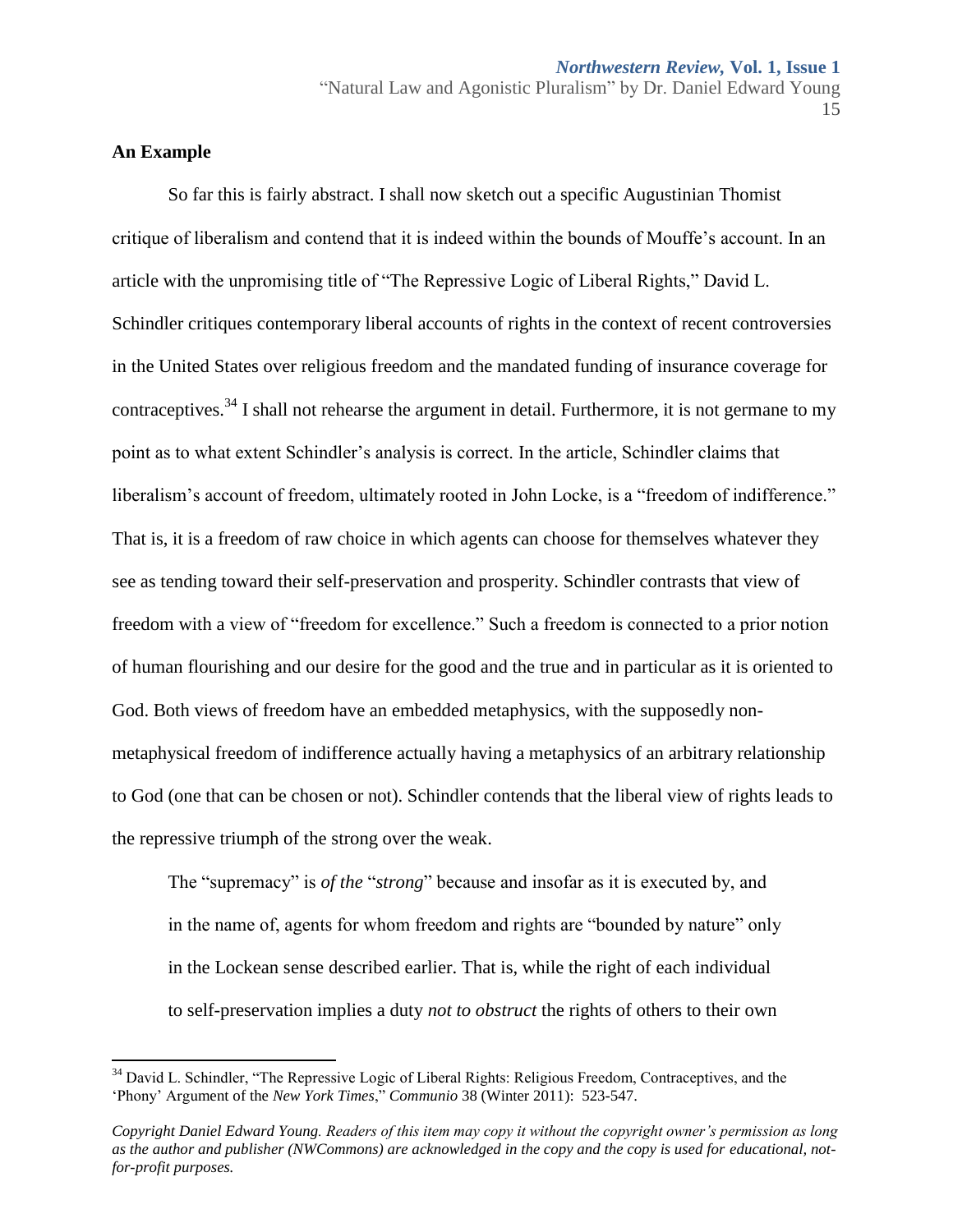"Natural Law and Agonistic Pluralism" by Dr. Daniel Edward Young 16

self-preservation, it does so *only insofar as these respective rights do not enter into competition*. The point, in other words, is that, on the liberal reading, rights are rooted precisely in a *formal-independent*, and so far adult-like, "strong" freedom that has been *originally abstracted from* any natural order of relations to, and so far from any natural order of dependence upon, God and others, and to transcendent truth and goodness. The claim to rights by the "strong" in this sense always, as a matter of principle, trumps in advance the claim by those—the "weak"—whose rights are tied to this natural order of relations, when and insofar as these respective claims enter into competition with each other. The claim to rights by the "strong" thereby also trumps the claim of those who would protect the rights of the "weak" in the event of such competition.<sup>35</sup>

Surely this account is outside the bounds of Mouffe's requirement that we be committed to liberal democratic pluralism, especially given Mouffe's postmodern suspicions of metanarratives?

Recall that above I noted that Mouffe argues that we need to distinguish among the strands of liberalism: political, economic, anthropological. She wishes to affirm liberalism's political achievement: the development of the idea of liberal democratic pluralist polities. She wishes to reject liberalism's economic doctrine (capitalism) and philosophical anthropology (individualism). As it happens, this is essentially Schindler's critique of liberalism.<sup>36</sup> He affirms liberalism's political intentions.

 $\overline{a}$ 

<sup>35</sup> Schindler, "Repressive Logic of Liberal Rights," 535.

 $36$  For his engagement with the political, economic, and anthropological dimensions of liberalism, see the various essays in David L. Schindler, *Ordering Love: Liberal Societies and the Memory of God* (Grand Rapids, MI: Eerdmans, 2011).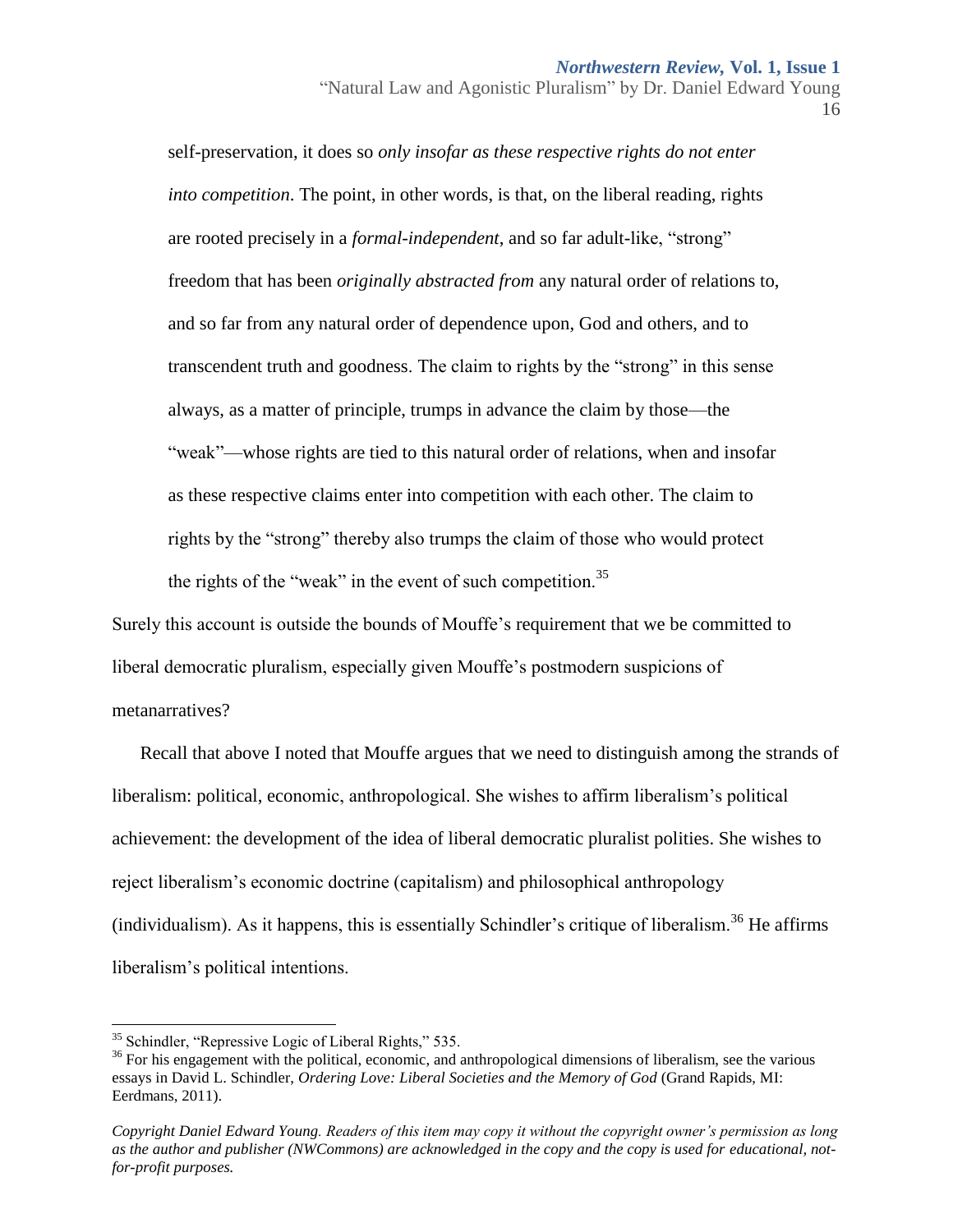"Natural Law and Agonistic Pluralism" by Dr. Daniel Edward Young 17

The burden of my positive proposal in this light, then, is that we can in the end secure the freedom and rights that are the hallmark intention of liberalism's juridical order only by tying them to a *human nature understood to bear an intrinsic order of transcendent relations* (to the true and the good, to others, and finally to God). Liberalism's *universalist intention* of securing equality of rights *for all*, in other words, can actually be realized *only via a metaphysics rooted in the natural truth regarding the person*. 37

Mouffe's socialist commitments lead her to affirm political liberalism which rejecting economic and anthropological liberalism. Schindler's "radical Catholicism" leads to an analogous critique. The key point is that both Mouffe and Schindler are aiming to put forth the most adequate account of human flourishing, of which a liberal democratic polity is, at least for Westerners, an essential component.

## **Conclusion**

 $\overline{\phantom{a}}$ 

Where does this leave us? The approach presented here complements other approaches that critique the consensus account of democracy as incoherent. For example, following Alasdair MacIntyre's analysis of moral philosophy, Michael J. White contends that it is inescapable that any political philosophy be "partisan and sectarian" and in conflict with other equally partisan and sectarian accounts of politics.<sup>38</sup> Building upon his own critique of public reason, Nicholas Wolterstorff has argued for a liberalism understood as requiring an "equal right to full political

 $37$  Schindler, "Repressive Logic of Liberal Rights," 542.

<sup>38</sup> Michael J. White, *Political Philosophy: A Historical Introduction*, 2nd ed. (Oxford: Oxford University Press, 2012), 414.